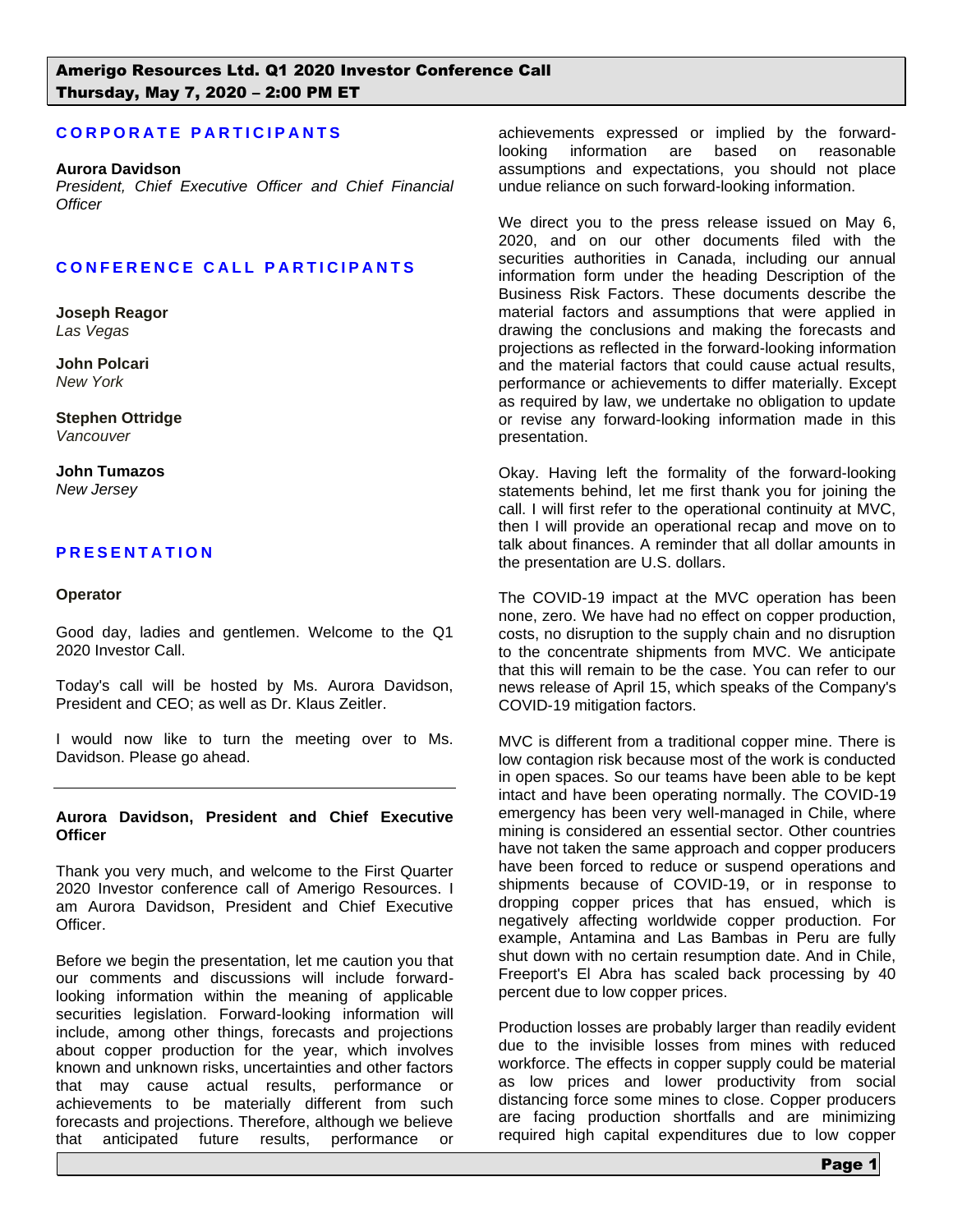prices in COVID-19. The shortfalls in capital reductions faced by others will benefit us as they will affect future copper supply, which will, in turn, all other things being equal, bring copper prices up sooner rather than later.

With respect to copper demand, it is still too early to know what will happen in the short term. Of course, there is uncertainty over the global economy and what consumption patterns will look like as economies start to reopen. Governments have not yet announced significant infrastructure plans as part of their economic incentivization strategies, which would be of significance to the industry. A cautionary view on how the rest of the year may evolve could be that of Chile's Copper Commission, Cochilco, who currently anticipates copper surpluses that would see the price of copper hovering around \$2.40 per pound.

Let me refer briefly to Codelco and El Teniente because, as you know, we processed the fresh and historic tailings from El Teniente. Codelco as a source of employment and as a source of revenue is majorly important in Chile. And El Teniente is their top-performing division. They have continued to operate at full capacity through COVID-19 and will continue to do so providing fresh tailings to MVC. Even if El Teniente curtails investment in some of their noncore projects, their life-of-mine is longer than our current contract with Codelco, which runs to the end of 2037 currently.

Moving on to operations. I need to first explain what we're talking about when we refer to the drought in Central Chile. The drought is caused by lack of rain. In Chile Central Area, rain level has been decreasing over time but reached a critical level in 2019. Looking at the more recent data in 2016 and 2017, rain averaged 412 millimeters per year. In 2018, this dropped to 291 millimeters, which was still manageable for us. And in 2019, it dropped down further to 124 millimeters. When we're talking about millimeters, we're talking about measure precipitation, which is equivalent of 1 liter of rainfall per square meter. The rainy season in the region usually spans five months and starts around April or May. In recent years, for example, 2018, 2019, we have seen a later start of the season. In 2018, the high rain months in the year were June through September and continued even into November. In 2019, most of the rain occurred in June and July.

All regional copper producers are being affected by the drought, not just Amerigo. As water has become less available in the region, everyone including El Teniente, has undertaken water conservation efforts. This is relevant to MVC because its single most important source of water comes from the fresh tailings. As El Teniente has become more efficient at preserving water, it is sending to MVC fresh tailings with less water content.

Ideally, MVC needs 625 liters per second of water sourced from the water contained in the fresh tailings, rainwater stored in Colihues and water rights to local rivers. Water reserves at Colihues were quite depleted and went down to 200,000 cubic meters in 2019. Through low capex improvements in water recirculation, the levels at Colihues have been replenished to just below a million cubic meters right now. And that was the good news. The bad news is that this project of water circulation increased the load to the water thickeners that we have on-site, causing equipment malfunction, stoppages and numerous operational days lost in Q1. We spoke about this in our last call.

To avoid further damage to the equipment and the thickeners, we had to revert to operate the thickeners with lower feed tonnage, reducing water recovery and forcing us to have lower processing from Cauquenes. To return to the desired condition where the thickeners can operate with greater tonnage, we needed to buy specialized spares, which are manufactured in Italy and whose lead time has been affected due to COVID-19 closures. We expect the spares will be installed in late Q3. And thus, we decided to delay installation of the additional metal piping that is needed to increase water recirculation capacity from the water thickeners to time it to the time when we can have it fully operational with the thickeners. This has helped our cash flow. The piping has already been purchased. It's on-site, but it has just not been installed.

In Q1 2020, we produced 12 million pounds of copper, and our current annual production guidance is 55 million to 60 million pounds of copper. So how do we reconcile that? Let's look at Q1 2020 first.

The first quarter is always a skinny quarter of the year because of the annual maintenance plant shutdown at El Teniente and MVC. This year, we also had several plant stoppages caused by the overload of the water thickeners. In Q1, we lost 13 days of operation in fresh tailings and 24 days in Cauquenes in total between the maintenance shutdown and the problems with the thickeners. The effect of these loss days of operation, with all other things unchanged, was 2.8 million pounds. In other words, normalized production, excluding lost operating days, would have been 14.8 million pounds, if we include slag processing and 13.7 million pounds, if we only count fresh and Cauquenes' production, which on an annualized basis is consistent with guidance. We have had no planned stoppages since March 3, and we expect this to continue as we are not overloading the thickeners.

Ongoing production results for the year will be heavily influenced by water supply to MVC. Our current guidance holds true under the assumption that rainfall returns to levels similar to 2018. Remember, 2018 was a drought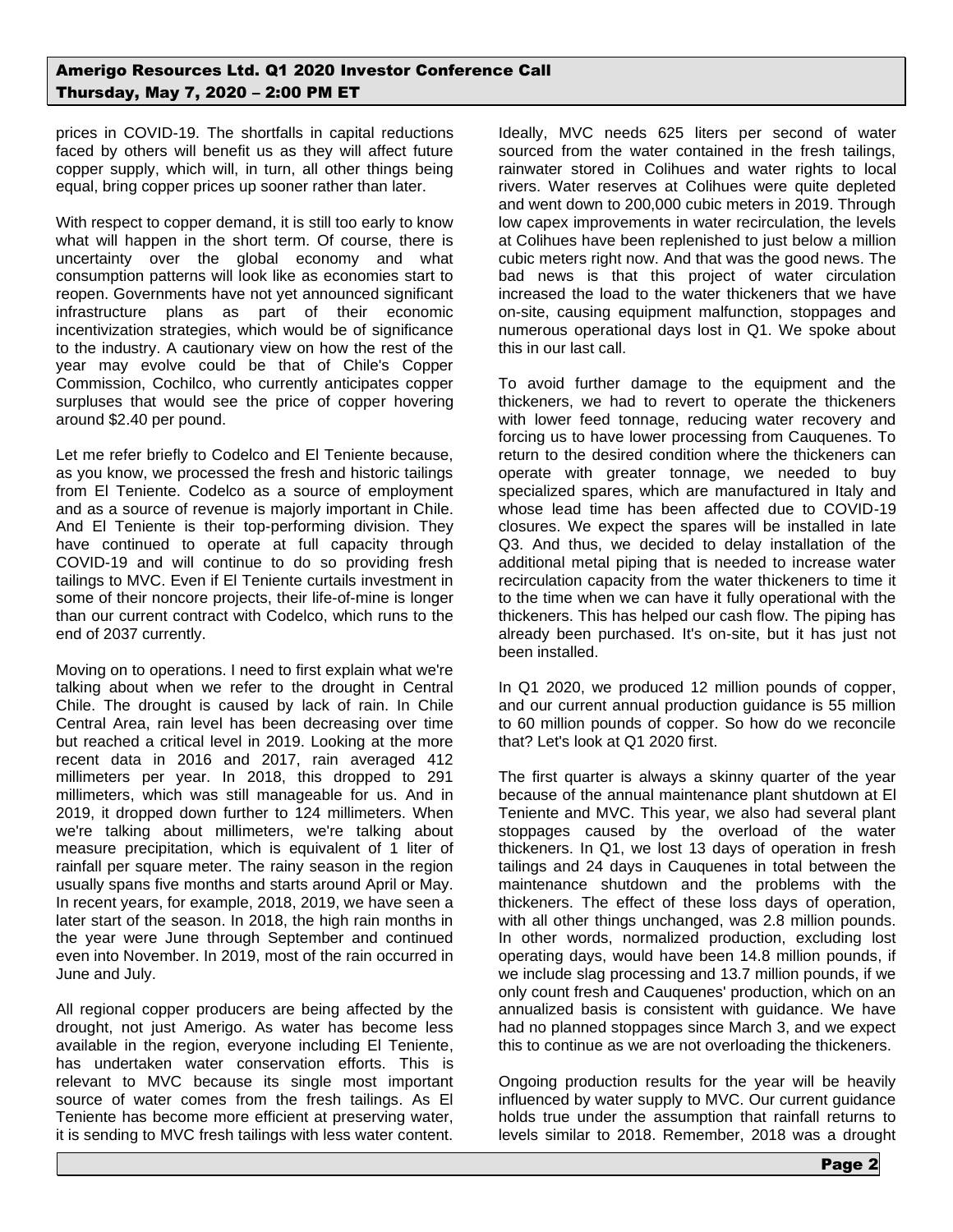year. It was just not a severe drought year. Under these conditions, MVC would be able to increase extraction rates at Cauquenes starting in July. This is still possible if rain starts this month. So the assumption is for a stronger Q2 compared to Q1 because of the effect of not having nonoperational days and then improvements in tonnage processing in Q3 and Q4. Now if rains are delayed or start to fall below the 2018 benchmark, we will need to delay increasing tonnage at Cauquenes until we have completed the installation of the spares in the water thickeners, which would occur at the end of Q3.

In this case, we could see a decrease in production of approximately 3.5 million pounds from guidance. As additional data on rainfall in Chile and delivery time for the thickener spares is known, the Company may need to update this guidance, and we will keep the market informed.

Production estimates currently exclude any effects from the current plant optimization program. As we reported in the prior call, an audit of the MVC plant was completed in February, and we identified various areas of opportunity to improve performance through low capex high-impact initiatives. We have continued to work on these opportunities and are nearing the completion of the data gathering and analytical part of the work. The most significant opportunity is to improve plant classification and, therefore, reduce copper losses by switching to hydrocyclones that can perform better in a low feed water environment. Our leading expert firm has visited the plant and has conducted on-site simulation and detailed testing. Our technical consultant at MVC are analyzing all the data and providing recommendations so that an investment decision can be made at the end of May.

We are also in the process of doing extensive laboratory test work in Canada to obtain hard data to simplify and optimize MVC's flowsheet and improved metallurgical performance. It was not easy getting all the samples collected and shipped from MVC to Kamloops in British Columbia in the middle of a pandemic, but they are all here and the lab is working hard on it. A report with recommendations will be delivered next month. Recommendations are expected to be operational and non-capex.

The audit confirmed that MVC has an inadequate water supply to easily optimize the process at the plant and identified the need to engage solid/liquid separation and rheology experts to review and optimize MVC's water thickeners and provide additional expert recommendations on water recirculation and utilization programs. MVC has engaged an international leading consulting firm who is in the process of conducting this evaluation. They have been on-site, they have gathered data and they're working on the recommendations. The

first of the reports was delivered this week and is being reviewed with our technical consultant and with MVC.

Moving on to the financial results for the quarter. Amerigo recorded a net loss during Q1 2020 of \$4 million compared to a net loss of \$1.4 million in Q1 2019 due to lower production and lower metal prices, including the effect of negative fair value adjustments to copper receivables. These adjustments were \$5.3 million, and they were quite significant. In comparison, in Q1 '20, they included \$2.1 million in positive adjustments—sorry. The adjustments were \$5.3 million negative adjustments in Q1 2020 compared to \$2.1 million in positive adjustments in Q1 2019. The adjusted net earnings, excluding the effect of our fair value adjustments to receivables, would have been \$1.3 million in Q1 2020, compared to an adjusted net loss of \$0.7 million in Q1 2019.

Now the negative settlement adjustments result from what is known as M+3, which is a pricing customary practice in the industry under which final pricing for copper produced by MVC is determined based on the average London Metal Exchange, or LME copper price, for the third month following delivery of copper. For example, December 2019 copper sales were settled at the March 2020 average LME copper price. Of the \$5.3 million in negative settlement adjustments recorded in Q1 2020, \$3 million were final settlements for October, November and December at 2019 sales and \$2.3 million were mark-to-market adjustments to Q1 2020 production to a copper price of \$2.35 per pound. Today's price is \$2.37 per pound.

In the same way, the Company is exposed to negative adjustments. In a period of declining copper price, it will benefit from positive adjustments as copper prices recover. The Company had negative operating cash flow before changes in noncash working capital of \$4.1 million in Q1 2020 compared to negative operating cash flow of \$5.2 million in Q1 2019. Quarterly net operating cash flow was negative \$1.4 million, the same as in Q1 2019.

Cash costs in Q1 2020 decreased to \$1.94 per pound from a cash cost of \$2.03 per pound in Q1 2019. Actual cash costs in the quarter was \$0.07 higher than forecast due to lower-than-expected moly by-product credits because of lower moly price and the effect of moly negative settlement adjustments.

Under an annual production estimate of 55 million to 60 million pounds and with the current cost structure at MVC, cash cost is expected to be \$1.85 per pound in Q2, \$1.56 per pound in Q3 and \$1.46 per pound in Q4, which would result in an annual average of \$1.71 per pound. We can see from these projections that further cost reductions are required, including labour and services at MVC. The current price of copper is insufficient to cover

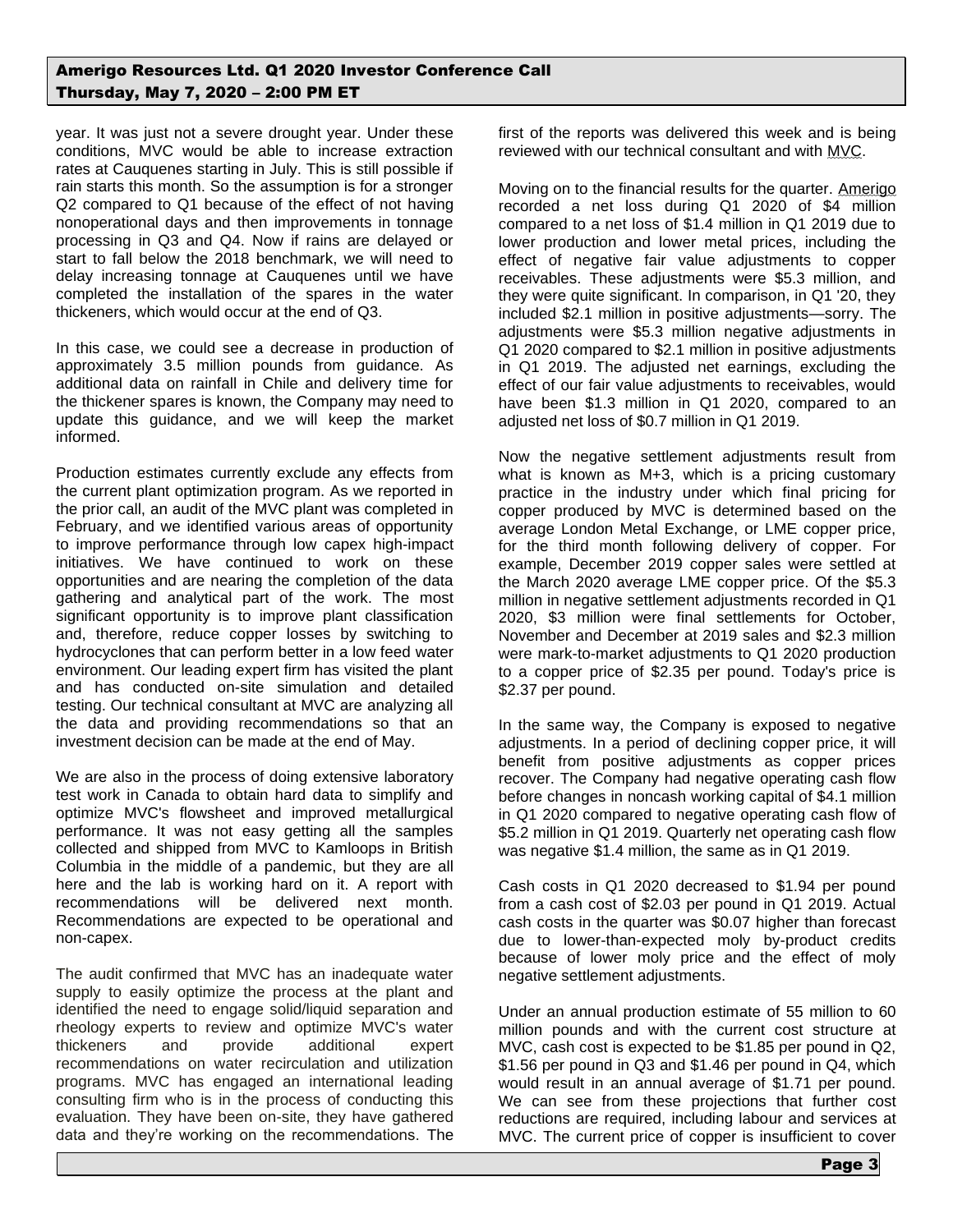the Company's production cost, royalties to DET, or El Teniente, financial commitments and ongoing working capital requirements.

This has brought us, as has occurred in the past, to discuss deferrals of royalty payments and settlement adjustments with Codelco as a necessary first step to resolve our immediate working capital constraints. These deferrals have always been granted before. MVC has a very good relationship with Codelco, who understands that periods of low copper prices are part of the business, and they have helped us then, and we're in a similar discussion right now. However, on this occasion, we have asked to expand the discussion so that we can jointly seek a structural solution under which this type of liquidity constraint can be addressed more fluidly in the future, reducing MVC's liquidity risk. As discussions are ongoing, I cannot provide further details for now.

At quarter end, we had a working capital deficiency of \$27.6 million. The Company's working capital position was severely affected in the quarter by the sharp decline in copper prices, which resulted, as we've already mentioned, in a reduction in cash receipts due to negative price settlement adjustments of \$3 million and a decrease in amounts receivable of \$2.3 million from mark-to-market adjustments. Also during Q1, we made scheduled debt payments of \$4.7 million in principal and \$1.6 million in interest to the MVC lenders for a total of \$6.3 million in cash payments to the banks.

You may recall that on September 2019, we refinanced the MVC debt with the support of both lenders. This openness to renegotiate debt payments gave extra breathing room to the Company. Our next payment to the banks is currently due at the end of September for approximately \$6 million, including principal and interest.

We are also in a discussion period with the MVC banks. And as with Codelco, these are ongoing discussions, they need to fit together like a jigsaw puzzle. Everybody is interested in making this work, but these things take time as they should because they need to be done right. Needless to say, we resolving immediate working capital constraints is the single most important task at hand.

I mentioned in the prior investors call, three key areas of focus for this year. Number one was to increase production at MVC by improving plant performance; number two was to make the necessary adjustments at MVC to be able to operate with less water; and third was to lower costs and achieve a sustainable unit cost. We have kept working hard in these fronts. It is still work in progress, which does not mean progress has not occurred. This work will come to fruition, and we should see that starting to occur in Q3.

I will conclude by sharing again our value proposition. MVC is a solid asset. It has been in operation for 27 years through the highs and lows of copper cycles. We have a long-term contract and a solid relationship with Codelco, who is the world's biggest copper producer. We are a low capex operation. We have a manageable debt. I know it does not look right, right now, but it is a manageable amount of debt. We have operational resiliency and have survived low price periods before. We work for and expect to return to a dividend payment capacity when copper prices stabilize at higher levels. We all believe in copper, otherwise, we would not be in this call.

So, I thank you for listening, and can now take your questions.

# **QUESTION AND ANSWER SESSION**

Thank you. We will now be taking questions from the telephone lines. If you are using a speakerphone, please lift your handset before making your selection. Please press star, one on your telephone keypad if you have a question. Should you wish to cancel it, please press pound. Once again, please press star, one on your telephone keypad at this time if you have a question.

Our first question is from Joseph Reagor in Las Vegas. Please go ahead. Your line is now open.

## **Joseph Reagor**

Hi Aurora. Thanks for taking my questions. So I guess, obviously, tough time in the world markets in general and especially for copper. I understand you can't really give any more information about the negotiations with Codelco. But maybe can you give us any colour about anything that may have happened positive to the balance sheet since the end of the quarter? I know the cash balance was really tight at the end of the quarter, and maybe any outlook there? And any comments about like what kind of cash balance you guys would like to maintain moving forward as like a minimum threshold?

## **Aurora Davidson, President, Chief Executive Officer and Chief Financial Officer**

Well, certainly to \$600,000. No, I think you made the right comment. These discussions are ongoing, and they're taking a little bit of time. We are not seeing any negative indications from any of the parties involved. We feel confident that we're making progress. April was essentially quite similar to what you saw in March. We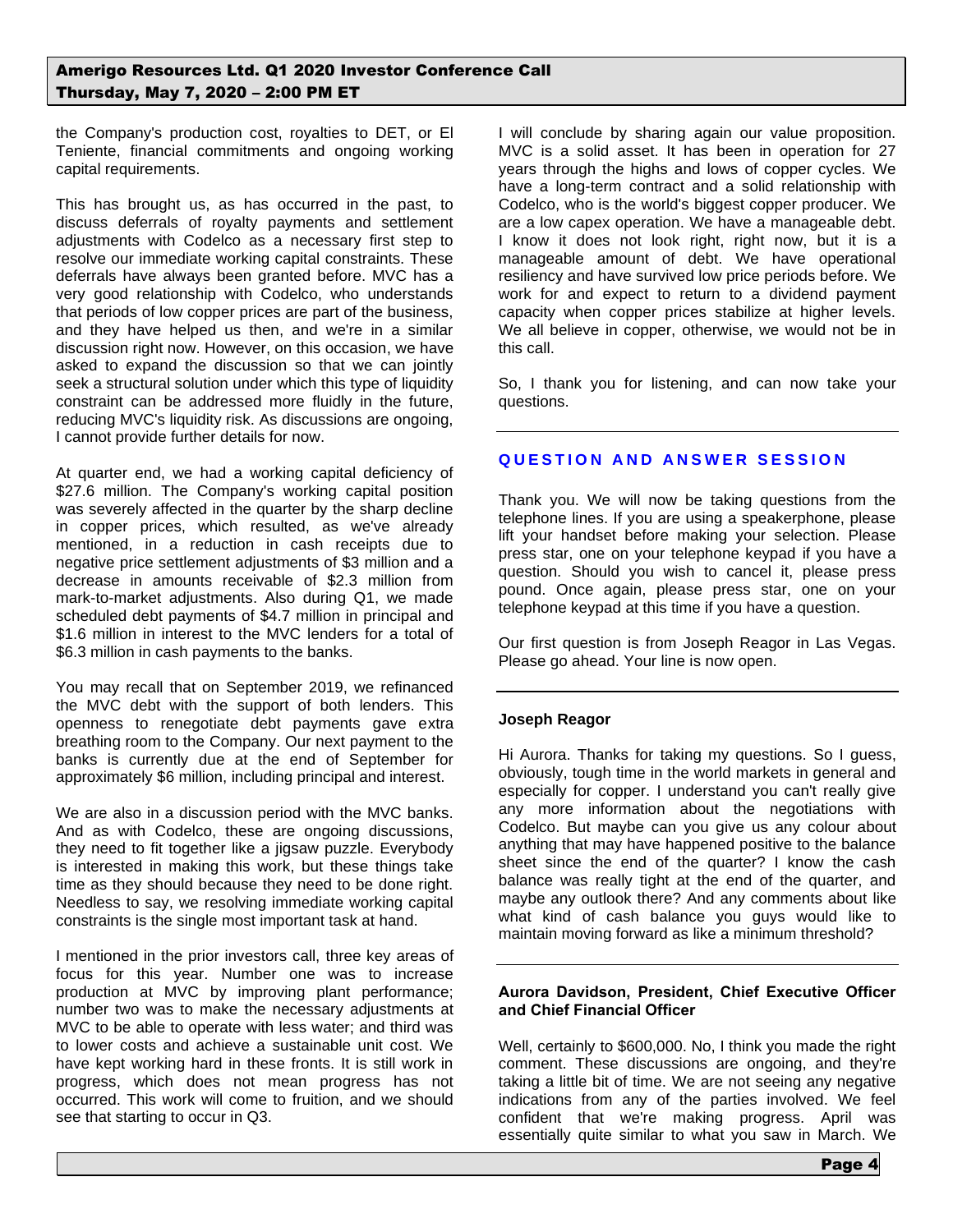had a good production month within the forecast, consistent with our guidance. So there are no surprises there. We continued to make progress on additional cost reductions that are coming through the MVC structure, but the critical aspect is the discussion on how we're going to be reorganizing the settlement adjustments and royalty payments with Codelco in the short term. Those are critical discussions just to alleviate the immediate working capital constraints. And it's not a partial solution, right? It's a solution that we'll have to work at a 100 percent basis, and we're striving to move towards that conclusion and that resolution as soon as possible. So work is ongoing, and there is no significant change with our year-end—sorry, month-end results in April compared to March. The conditions are not there to have any significant changes.

# **Joseph Reagor**

Okay. And then on your payables, they've remained elevated while the receivables have dropped so much and it's kind of most of what the negative working capital has been driven by. But can you give us any additional colour on like timeframe on the payables? How much of those are negotiable versus how many of those are must pay and when?

## **Aurora Davidson, President, Chief Executive Officer and Chief Financial Officer**

Well, a significant portion of our payables are related to power. Power is the single most significant single cost at MVC. We have had discussions to structure our payments with the power supplier. So that is giving us some breathing room. We also have had discussions and have a payment plan with our other key suppliers at MVC, which are the grinding ball supplier, supplier for lime. So power, lime and grinding balls are all organized in a way that are scheduled to be cleaned up through the next four or five months in an orderly way. So that gives us some breathing room. And you can see, however, that our payables, trade payables at the end of March compared to the trade payables at the end of December are lower by \$2 million. So we don't have—we haven't seen a spike in those payables this year per se. You talked about the decrease in receivables. Of course, that's coming from the mark-to-market adjustments and from the actual settlements that have fallen through in the quarter.

And those are all part of the discussions that we're having with Codelco. We're talking about how do we organize those settlement adjustments that have already been realized. And how do we organize the royalty payments,

which are not insignificant. When you factor those two points together and you can move them out of current into a more long-term payment structure, you have a substantial change in the dynamics of your working capital deficiency.

## **Joseph Reagor**

Okay. And then beyond the impacts of the balance sheet being where it is, do you have any idea on the lending front, how much leeway the recent bank loans are going to give you?

#### **Aurora Davidson, President, Chief Executive Officer and Chief Financial Officer**

As I said, we are in the process of having those discussions. There are discussions that are occurring in tandem with the banks and with El Teniente. So it's all work in progress. We have a good relationship with the banks. You've seen us refinancing the debt back in September. The conditions that MVC is facing are not particular to MVC as a copper producer, they're not even particular to all copper producers. They are conditions that bankers are seeing in any industry they are involved in. I think that when you look at our situation versus how other industries have been impacted, yes, we are an area of concern to lenders, but significantly not to the extent of other industries. So this is something that they're seeing with each and every client other than some industries that have actually benefited under the pandemic. But discussions are progressing, I would say, as normally as one would expect under the circumstances that we're living.

## **Joseph Reagor**

Okay. Thanks for providing all the colour you could there. One final thing, if I could. Capital spending and debt payments for Q2 what should we expect there? (Multiple speakers)

#### **Aurora Davidson, President, Chief Executive Officer and Chief Financial Officer**

Yes. No, there are no debt payments in Q2 because our next scheduled payment is at the end of September. And we still have time to discuss what's going to be happening with that date with the banks. It's one of the things that we're discussing, but there's nothing coming in Q2. We had a low capex program for this year anyway. We don't have to build a sump at MVC. So that gave us a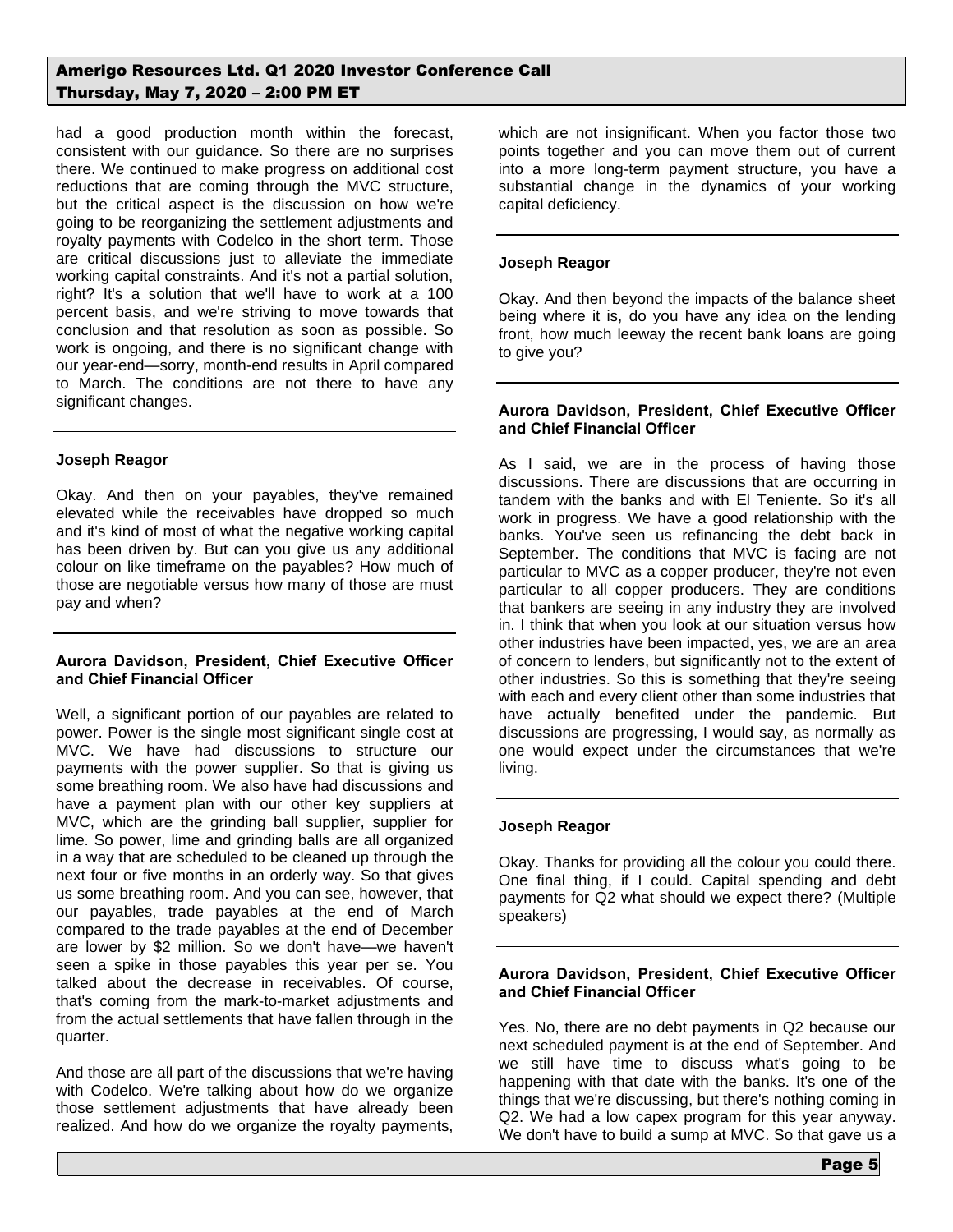substantially less onerous capex requirement for the year. We have delayed installation of the water piping at MVC into Q3 because we're only going to be getting the spares installing the thickeners then. So we didn't need to rush in and install the pipe if it wasn't going to be usable. So that gives us some less constraint on capital required in Q2, but it's low. It was a low capex year. It's even a lower capex year right now. So there are no big constraints on that front.

# **Joseph Reagor**

Okay. All right, I'll turn it over. Thanks.

## **Operator**

Thank you. Our next question is from John Polcari from New York. Please go ahead. Your line is now open.

# **John Polcari**

Thanks very much. First of all, let's say, Aurora under the circumstances, considering how many variables and the unexpected, should I call it, coalition of events that have happened many beyond your control, such as the virus, the weather, etc., I think I commend your performance. I have just a couple of quick questions. One, how long has the drought been in effect? How many years has it been now?

## **Aurora Davidson, President, Chief Executive Officer and Chief Financial Officer**

Well, as I mentioned, it's always raining a little bit less in Chile. Some people say that the drought has been going on for 10 years. However, even at the low precipitation levels that were present in 2018, it was not that critical for the industry as such. We started seeing constraints in the mining sector in 2019 when essentially rain was at a quarter of the precipitation levels of 2016, '17 and half the levels of 2018. So it's all a matter of relativity, right? I mean things are not—I think climate change is certainly evidencing its effects in the region. It's a Mediterranean region anyway. So it was never—it was not a rainforest to start with. But the critical aspect or the severity of the drought became evident in 2019.

# **John Polcari**

Has there been any long-term or intermediate-term studies on the next 5 or 10 years trying to—difficult as it is, to try to predict the extent of the drought? I know a number of years ago in California, there was an extremely long drought that lasted north of 20-plus years, and then they were able to determine from various things like tree-ring, studies, etc., when it might turn. And in fact, within several years of their predictions, California wound up having more water than it needed, it actually had some flooding...

## **Aurora Davidson, President, Chief Executive Officer and Chief Financial Officer**

Yes. Yes. We haven't seen those studies. We have asked for information in Chile, we have been looking for it. There doesn't seem to be that much of a scientifical research around that, which is surprising given the magnitude. And given the fact that it's affecting everyone in the region, right? It's affecting agriculture, it's affecting mining. It's not just an isolated event. But no, we haven't seen any hardcore studies to that effect.

# **John Polcari**

So for the year, just starting as far as rainfall, would you say it's—I mean we're only into May 7, but is it about on a par with last year, weather-wise or a little bit better?

# **Aurora Davidson, President, Chief Executive Officer and Chief Financial Officer**

Last year, it only started raining much later in the season, June, July.

## **John Polcari**

Okay. So still too early to tell.

# **Aurora Davidson, President, Chief Executive Officer and Chief Financial Officer**

So, yes, every day, I check the copper price and every day I check the rain forecast in Cauquenes. I'm not getting good news yet on those two fronts.

## **John Polcari**

What's the—there was some time ago when the Company ran into some liquidity issues, and they were able to take some of the payables and turn them out with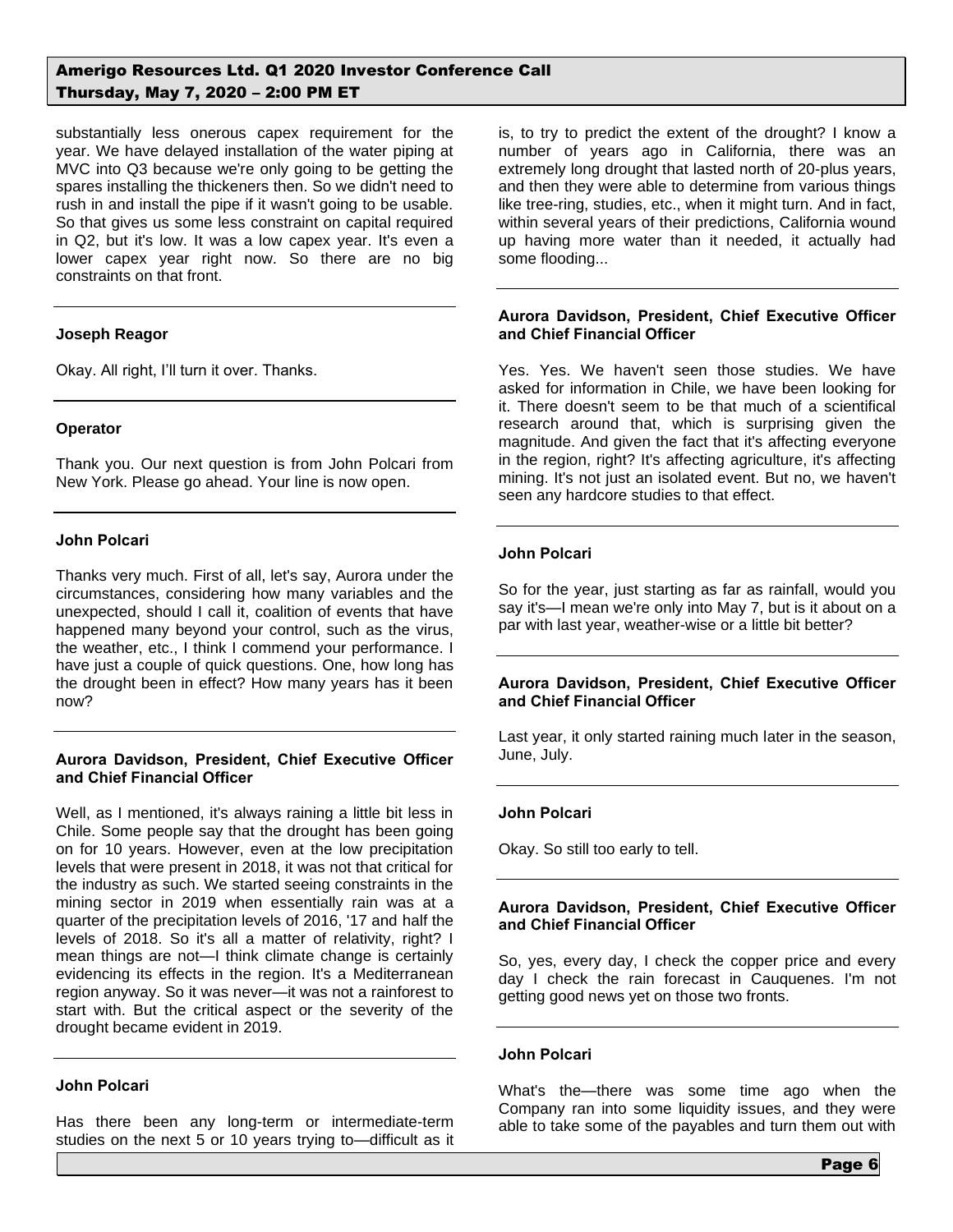the concurrence of suppliers and everyone was paid, and I think everyone walked away happy...

#### **Aurora Davidson, President, Chief Executive Officer and Chief Financial Officer**

Everybody has always been paid. And everybody has always walked out happy. And this is a long-term business, and everybody realizes the ups and downs of the cycle. So we are doing a similar payment program with our key suppliers. I spoke about that briefly - power, lime, grinding balls. Those are...

## **John Polcari**

So you're getting cooperation from suppliers as far as...

# **Aurora Davidson, President, Chief Executive Officer and Chief Financial Officer**

Yes, for sure.

#### **John Polcari**

Okay. Just two other quick questions. One, all-in then, assuming that the equipment from Italy arrives and it's installed and it works up to expectations, without any other significant changes in the weather or significant changes in processing or tweaking, what would be the fully loaded breakeven cost, assuming you didn't get a break on the royalties? Just all-in costs, I know we had talked about \$1.65 to \$1.70 to—I'm sorry, \$2.65, \$2.70 to fill all expectations. Where do you see that now? Is it still the same?

#### **Aurora Davidson, President, Chief Executive Officer and Chief Financial Officer**

Yes. As I've mentioned before, I think we still have to work beyond the current expectation that we have from MVC of an average cash cost for the year of \$1.70. I think that is still high. We have to reduce that. There's no question about that. We have...

#### **John Polcari**

Right. But that wouldn't—I'm sorry to cut you off. I was just going to say that that cash cost would not include royalties or debt service payments. So all-in…

## **Aurora Davidson, President, Chief Executive Officer and Chief Financial Officer**

No. No. No. We have 20—look, at today's copper price, we have a royalty of \$0.35, and we have a debt service of \$0.25. So that's \$0.60, right? And we have a copper price that is hovering at \$2.35 to \$2.40. So we have to reduce that cash cost because we need that extra room. We need that extra room. So I think that part of the discussion is, yes, what happens when we have a low copper price in terms of organizing that royalty so that it can be payable in an organized way. But the other part of the equation is we have to take responsibility for a lower cash cost, and we have to take responsibility for higher production. These are all moving pieces.

#### **John Polcari**

I think we—am I correct, though, that without any adjustments to royalty or debt service or any other variables that 65 was about the price that would have covered everything all in on a breakeven?

# **Aurora Davidson, President, Chief Executive Officer and Chief Financial Officer**

Yes. And that's what we're saying. Right now, we're not in that position, right? I mean, we have a working capital deficiency as well to take care of. So right now, at these current copper prices, it doesn't work. And that's why we have to make it work.

## **John Polcari**

No, I understand. And I'm just wondering like if we were at \$2.60 to \$2.65 by the end of the year for whatever reason, would that—without any other adjustments put us back in a total all-in breakeven operation would you say?

#### **Aurora Davidson, President, Chief Executive Officer and Chief Financial Officer**

Yes. Yes.

## **John Polcari**

Okay. So that number is still a good number, let's say, around the \$2.60-ish?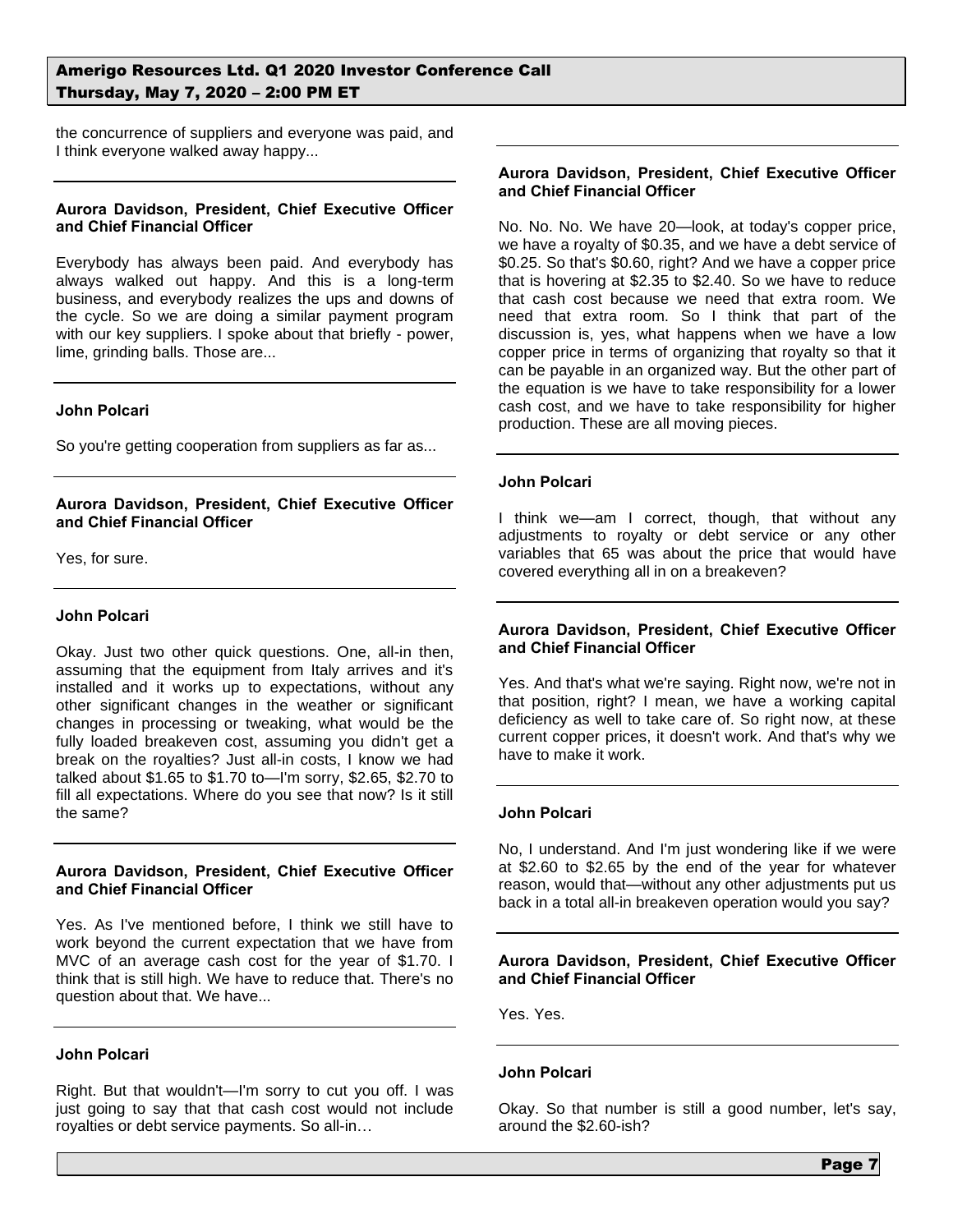# **Aurora Davidson, President, Chief Executive Officer and Chief Financial Officer**

It is.

## **John Polcari**

Okay. And then lastly, we had mentioned this before, and I don't think it was under discussion because the banks had just renegotiated some of the term loan. To get over the hump of short-term liquidity issues, has there been any discussion of incorporating the bank agreement to include maybe a secured line, short-term working capital line to facilitate these lumpy payments or some kind of a short-term facility just to address payables or if things don't necessarily come in and get paid...

## **Aurora Davidson, President, Chief Executive Officer and Chief Financial Officer**

Well, that is the mechanism that we're trying to factor into the agreement with Codelco. Because this liquidity challenges are coming from the fact that we have a royalty that continues at a copper price where once you factor in the current debt service and the cash cost, it's just not payable. So that mechanism is part of what we're discussing with Codelco. How do we have a mechanism that on a—without having to look at it on a case-by-case basis, provides that reduced liquidity risk to the Company.

# **John Polcari**

And lastly, one more, there was a reserve fund that had been filled, buckets set aside, so to speak, in case there were not sufficient funds to make a certain payment. Is that still in effect with the bank? Is that still—has that been...

#### **Aurora Davidson, President, Chief Executive Officer and Chief Financial Officer**

Yes. No, we disclosed that in our Q1 documentation, we used the reserve funds to make the scheduled March 26 payment.

**John Polcari**

Okay. All right. Well, thank you again, and so far under circumstances well done.

## **Aurora Davidson, President, Chief Executive Officer and Chief Financial Officer**

Thank you John.

## **Operator**

Our next question is from John Tumazos from New Jersey. Please go ahead. Your line is now open.

## **John Tumazos**

Thank you very much. Aside from the fresh tailings from El Teniente, there's an older tailing stockpile, big volume of older high-grade tailings. Are you able to increase the old high-grade tailings in a time of need to improve your grades?

## **Aurora Davidson, President, Chief Executive Officer and Chief Financial Officer**

John, those are the Cauquenes tailings. We actually have had to reduce tonnage processing of those tailings because of water constraints.

## **John Tumazos**

That's unfortunate. I know you can't talk about the negotiations, naturally. But in other circumstances, sometimes there's compromises between constituencies, sometimes the bank lending officers, maybe they don't get much incentive pay, maybe they're not rocket scientists. They don't know. But if the Company issues a little bit of stock, it's like the canary in the coal mine, and the banks figure, oh, they can sell stock, we're safe. Are you willing to raise a small amount of equity, \$3 million, I know the prices are terrible. Some amount just for these dumb loan officers who know you can or convert a little bit of the royalty to an equity interest to improve the ratios?

#### **Aurora Davidson, President, Chief Executive Officer and Chief Financial Officer**

Yes. No, the royalties are not convertible to equity interest. And all discussions—all possibilities are under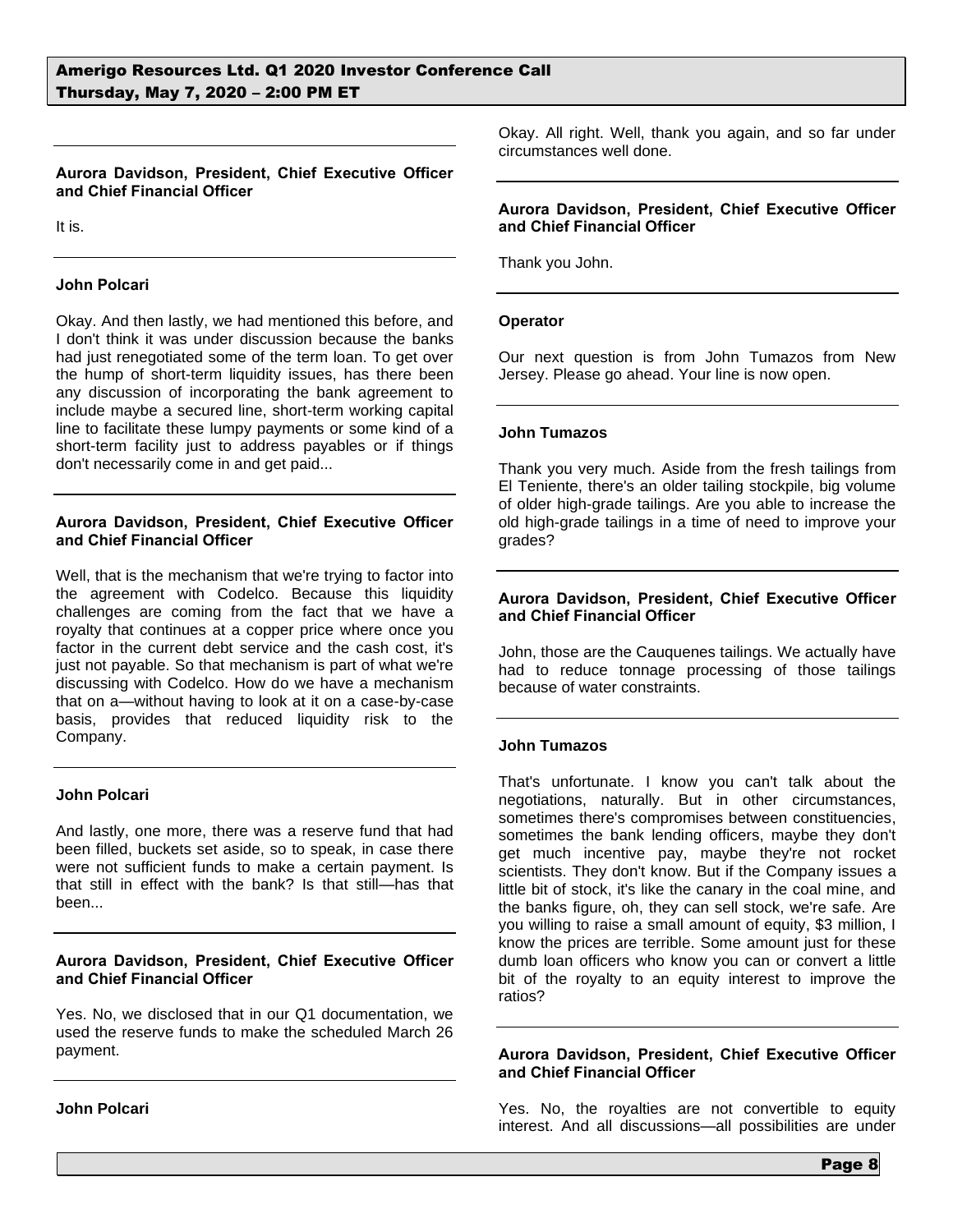discussion. The Company has moved away from dilution in the past. I think we—there is still a lot of discussions to be had with Codelco and with our lenders before considering a situation or a solution like you're presenting.

#### **John Tumazos**

Good luck.

#### **John Tumazos**

Thanks John.

## **Operator**

Thank you. Once again, please press star, one on your telephone keypad to ask a question.

Our next question is from Stephen Ottridge from Vancouver. Please go ahead. Your line is now open.

## **Stephen Ottridge**

Hi there. Good morning. You were—just confirming, you were around with Amerigo the last time they had the liquidity problems, correct?

## **Aurora Davidson, President, Chief Executive Officer and Chief Financial Officer**

Correct.

## **Stephen Ottridge**

Yes. That's what I thought. So you've got a good experience with this, and it sounds as the way you're talking is you've done a good job here. One thing that in your presentation, you've mentioned that the water level in Colihues had grown considerably, and I didn't take a note of the numbers, but it sounded really significant. So how did that occur?

## **Aurora Davidson, President, Chief Executive Officer and Chief Financial Officer**

Through water recirculation. Remember, we have additional water recirculation projects that we kicked in, in Q4 of last year. Now as I said in my presentation, everything is relative. It has increased from an all-time low of 200,000, 300,000 cubic meters to about 900 million cubic meters. It doesn't mean that's where we would like it to be. We would like it to be significantly higher than that.

## **Stephen Ottridge**

Okay, but it's still a significant increase like it's looking 4x or something, so.

## **Aurora Davidson, President, Chief Executive Officer and Chief Financial Officer**

Yes. But it was from critical low levels.

## **Stephen Ottridge**

Yes. My other sort of concern, then you mentioned El Teniente is working at normal rates, but that is an underground mining operation. So the problem of people working close together is a possible problem for them. Can you comment?

#### **Aurora Davidson, President, Chief Executive Officer and Chief Financial Officer**

Well, I'm not going to comment on the COVID-19 measures other than to say that they have worked so far, and they haven't had a single incident since the emergency situation has been in place in Chile. They're doing their protocols. I guess they're doing them right because nothing wrong has happened yet. But yes, other than that, I cannot comment on their operations.

## **Stephen Ottridge**

Okay. Thanks very much.

#### **Operator**

Thank you. We have no further questions registered at this time. I would now like to turn the meeting back over to Ms. Davidson.

**Aurora Davidson, President, Chief Executive Officer and Chief Financial Officer**